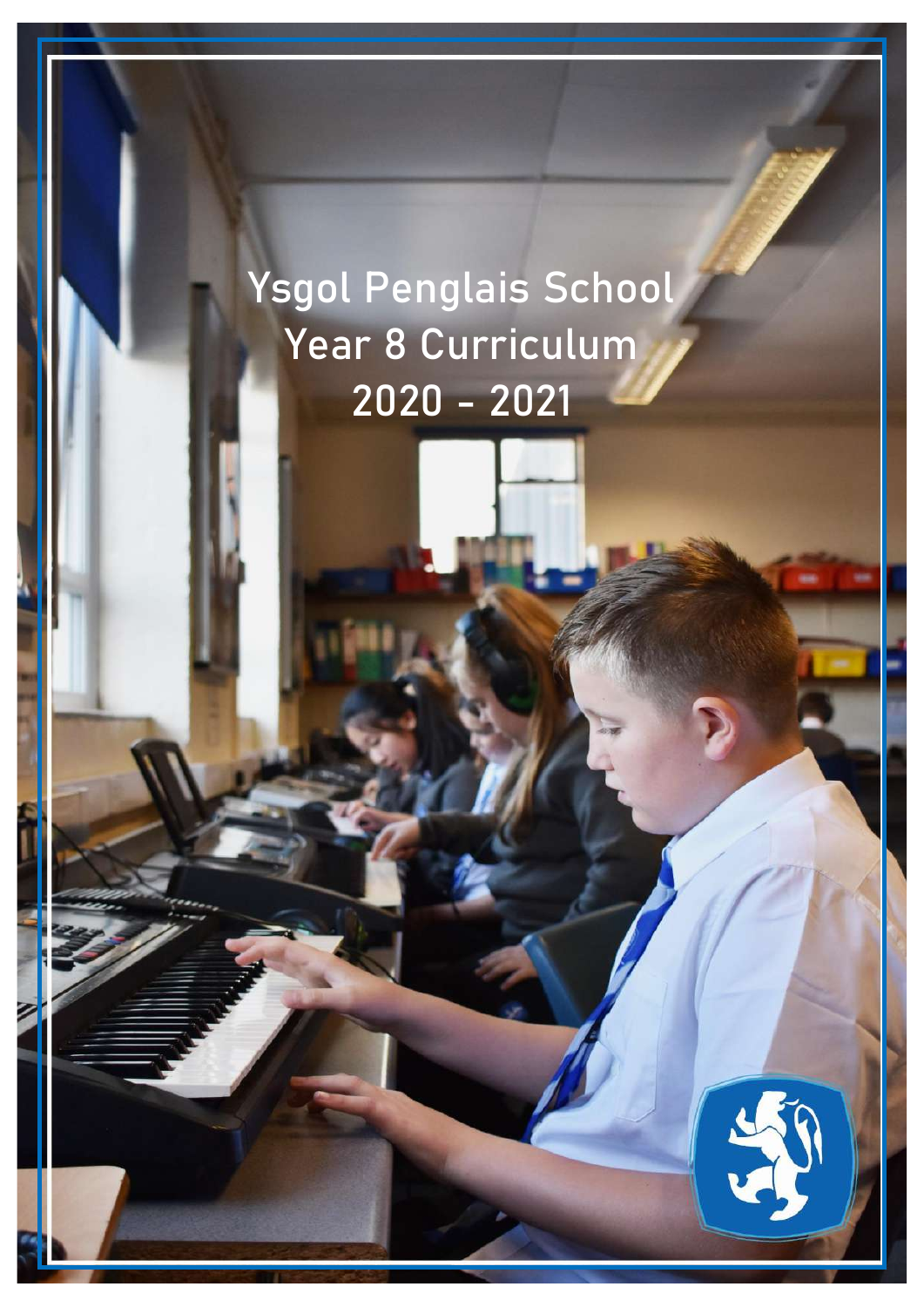# **Vision and Values of Penglais School**

Ysgol Penglais is a happy, ambitious and high achieving school were everyone is respected and valued. We are a strong community where everyone cares for each other, knowing that only through collaboration and respect will we achieve and become our very best. The school is vibrant with student and staff co-operating, learning, thinking and working hard. We recognise that overcoming challenges is key to success and by developing bravery, confidence and resilience our students will become successful citizens of their communities, Wales and the world.

We will achieve this vision together through our school values:



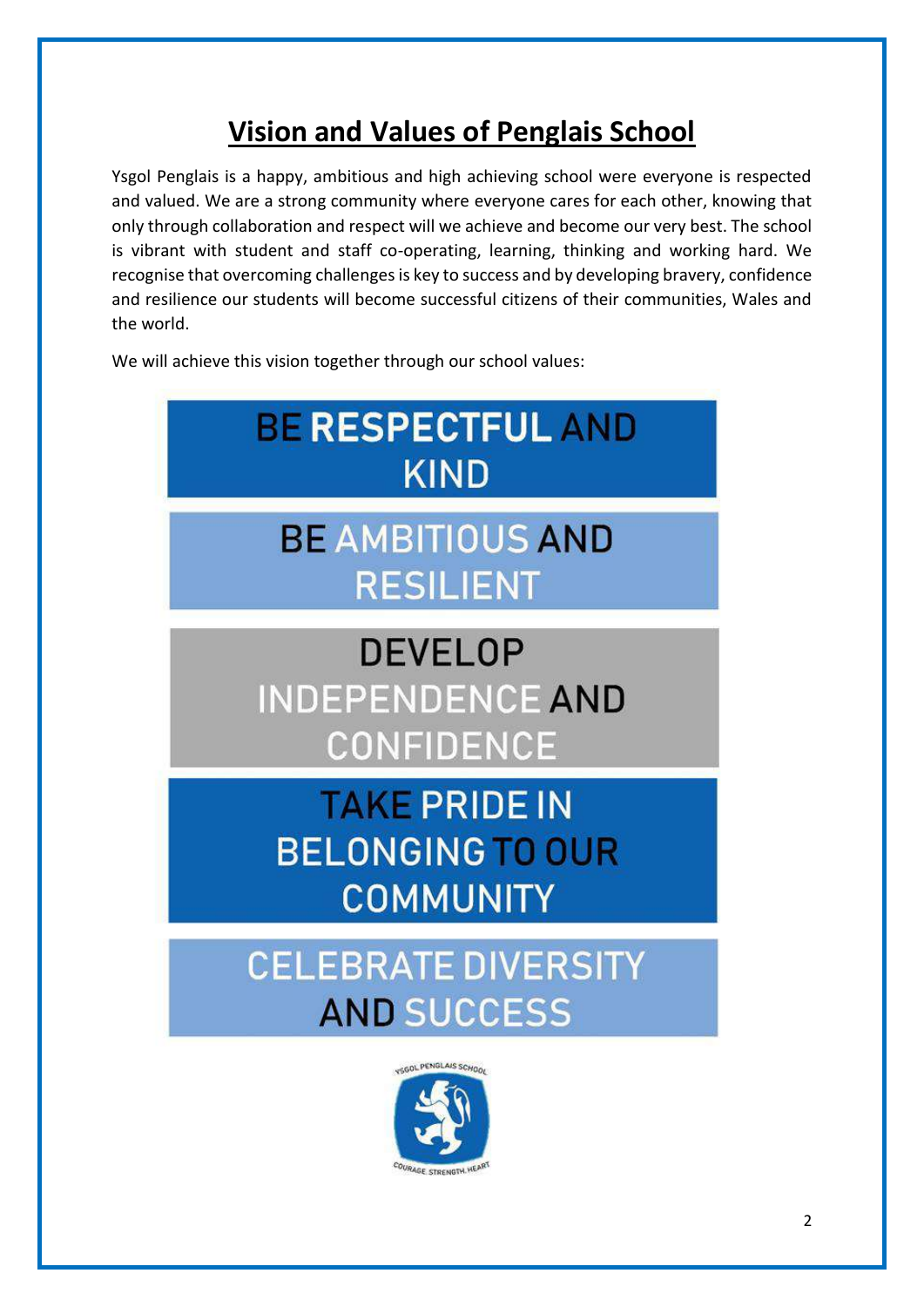Please contact your Year Leader, Miss K Thomas or the Form tutor should you need further information.

### **Important Contacts**

| <b>Name</b>    | Job title<br><b>Telephone</b> |              | <b>Email</b>               |
|----------------|-------------------------------|--------------|----------------------------|
| Mrs N M Thomas | Head of Key                   | 01970 624811 | nmt@penglais.org.uk        |
|                | Stage 3                       |              |                            |
| Miss K Thomas  | Head of Year 8                | 01970 621144 | k.thomas3@penglais.org.uk  |
| Ms L Jones     | Attendance                    | 01970 621124 | attendance@penglais.org.uk |
| Miss C Jones   | <b>Student Services</b>       | 01970 621121 | cej@penglais.org.uk        |
| Mrs M Williams | Finance                       | 01970 621131 | maw@penglais.org.uk        |

# **Key Dates for Year 8**

| <b>Progress Report 1</b>                    | November 2020                              |
|---------------------------------------------|--------------------------------------------|
| <b>Progress Report 2</b>                    | <b>March 2021</b>                          |
| <b>Parents Evening</b>                      | 18 <sup>th</sup> March 2021                |
| Progress report 3 + Full report             | May 2021                                   |
| Exams                                       | Week commencing 14 <sup>th</sup> June 2021 |
| <b>Progress Report 4 &amp; Exam Results</b> | June 2021                                  |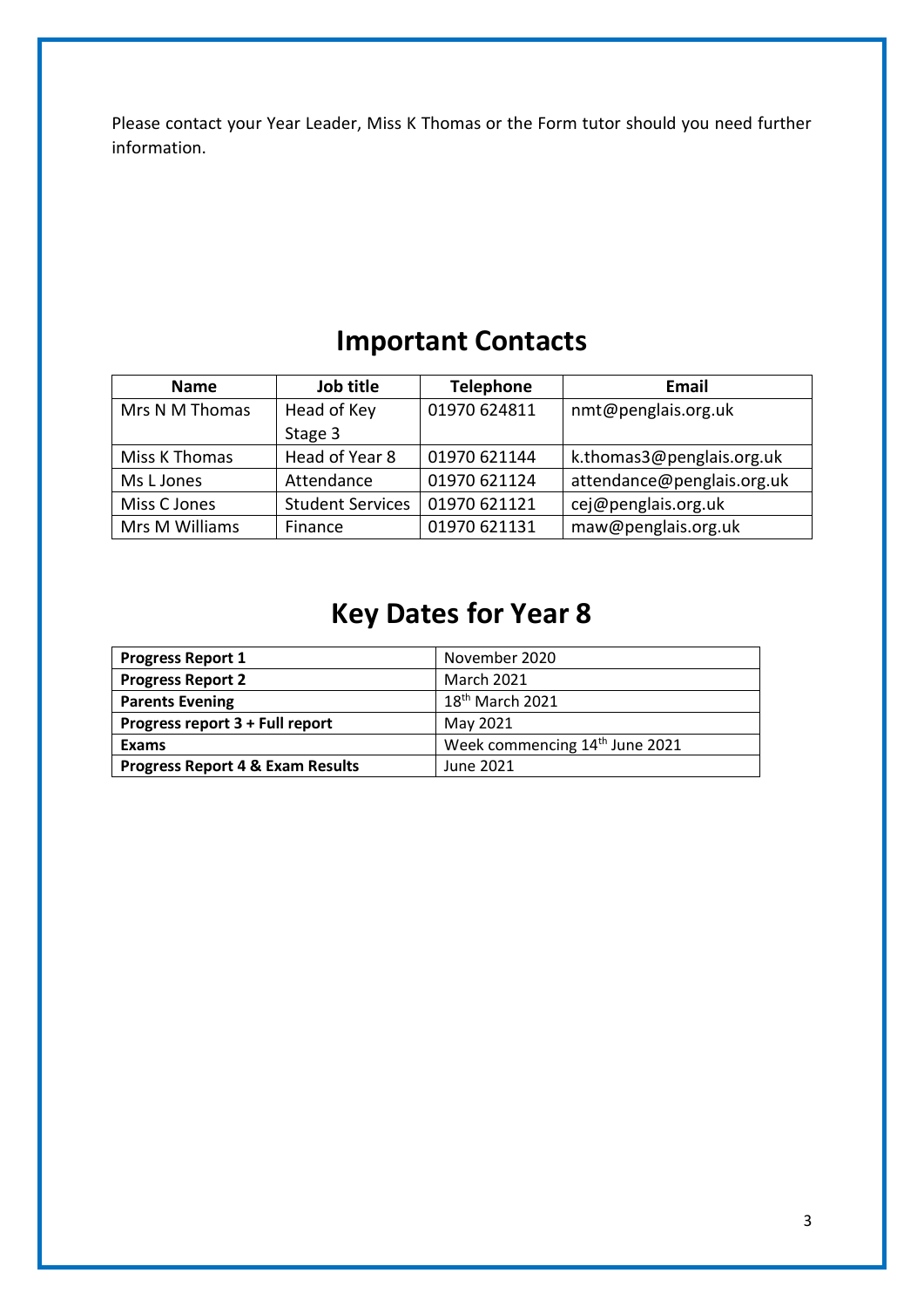Dear Parents/Guardians,

Welcome to Year 8. The second year in secondary school for your child. They have had a year to settle, make new friends, and establish themselves in extra-curricular activities that we offer here at Penglais.

For all students the challenges are varied: sometimes exciting and sometimes daunting. The need to be self-motivated; the confidence to ask when unsure; developing coping strategies; getting organised; completing work both in school and at home, and start thinking about GCSE choices ready for when the time comes in year 9.

Year 8 can be a time where students sometimes become distracted and lose focus. We, at Penglais, are committed to ensuring that our students continue to work hard and strive for the best. We will continue to set high expectations of our year 8 students, encouraging them to be excellent role models for the year below, maintaining the highest standard of behaviour and continue to produce excellent work throughout this academic year. We will track their progress closely through key piece tasks and will celebrate achievement while also being quick to intervene if anyone is not meeting their target grades.

It can be a very stressful time for you as parents/guardians too. Nevertheless, the evidence shows that the greater the parent/guardian support the greater the results. You are the expert on your own child and have always been their most important teacher. Your support, encouragement and interest can make a spectacular difference to your child's motivation and ability to cope with the demands of school.

Please remember that whatever your individual child's needs, your chief role will always be that of the person who cares most, champion of their needs and admirer of every achievement. The most important role you will play is to support and encourage them to be the best version of themselves throughout the year.

As a school we will do our utmost to ensure the success of your child. Strong links between school and home will be vital and it is encouraging to have spoken to many parents/guardians already. This guide is designed to give you the key information you will need to support your child through the coming year. When new information arises, we will be quick to communicate that to you via the school's Parent Mail service. Classchart is used to share information about homework and your child's behaviour. There is also a wealth of information on the school's website, www.penglais.org.uk. When there are concerns about your child's progress, we will contact you, however, we also welcome contact from home if you have concerns. By working together both the school and parents/guardians can ensure the best possible outcomes for your child.

Yours sincerely,

Miss K Thomas

Year 8 Leader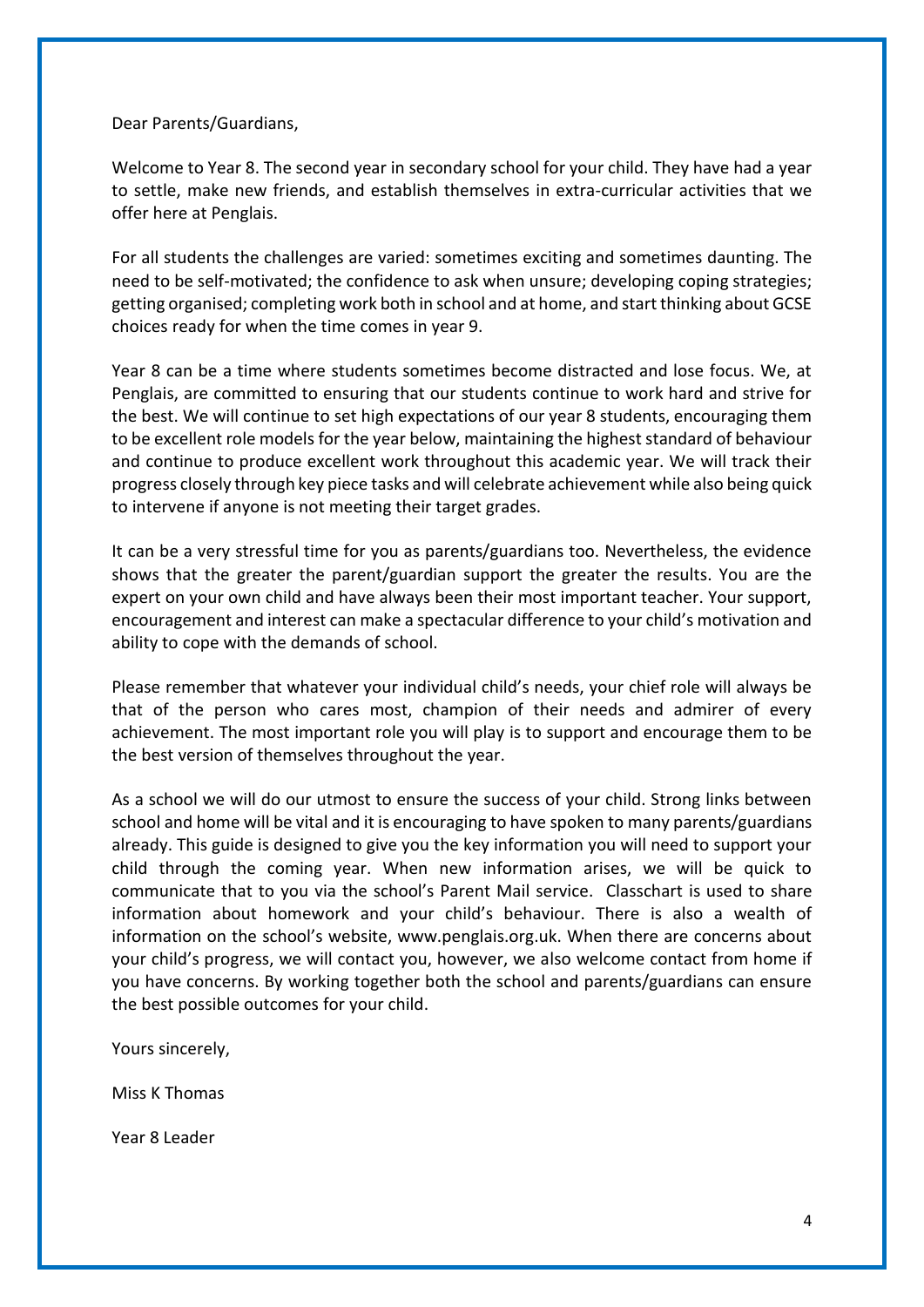### **Homework for Year 8 students**

- Each homework session should take students around 20-30 minutes.
- Some homework tasks may take longer than 30 minutes and these will be allocated two or more homework sessions.
- Students should write down their homework sessions each day in their planner.

#### **Supporting your child with their homework**

#### **General Advice:**

- All students are different and have different needs. Some will require a lot of support from you, others will require the minimum. It is most important that you have an honest discussion with your child – "How can I support you?" Many children will be put off if you become over-involved or controlling. Ensure you establish that you are there to support.
- Consider using a reward structure to motivate your child. Rewards don't have to be financial or very big; talk to your child about what they would value, an extra night out, and extension to the time they can come in, a trip with friends, being let off household chores etc. Don't make rewards dependent on results, this can lead to added disappointment if they don't do as well as expected; rewards should be based on effort.
- Clear boundaries are vital. Whilst you do not want to be seen to 'nag' you also have a duty to check that your child is doing their homework properly. Explain this to them from the outset. This will help avoid unnecessary accusations of 'nagging'.
- All students will fall behind, feel unmotivated or overwhelmed, or struggle with the balance of social and school demands at times. When your child feels like this, getting cross can have a negative effect. Talk to them about the issues, acknowledge their feelings, help them to find a solution, help them prioritise.
- Be flexible. Use the 80/20 rule (if your child is sticking to what they are supposed to be doing 80% of the time, they are probably doing alright!)
- Hours can quite happily be eaten up by online communications, and it is important that you set boundaries for the use of Snapchat, Instagram and other social media, just as you would for going out or watching TV.

#### **Setting your child up for homework:**

- Talk to your child about how you can support them and what they would find helpful.
- Help your child to plan a realistic homework timetable. It will take an investment of your time (probably an hour or so), but it will make a big difference to their work. Plan in favourite TV shows, dinner time, time with friends and family, chores, etc. It must be realistic if you want it to work.
- If possible try to create a clutter free area in which your child can do their homework or agree a dedicated time when they can use the dinner/kitchen table to work. Try to keep this time and area quiet.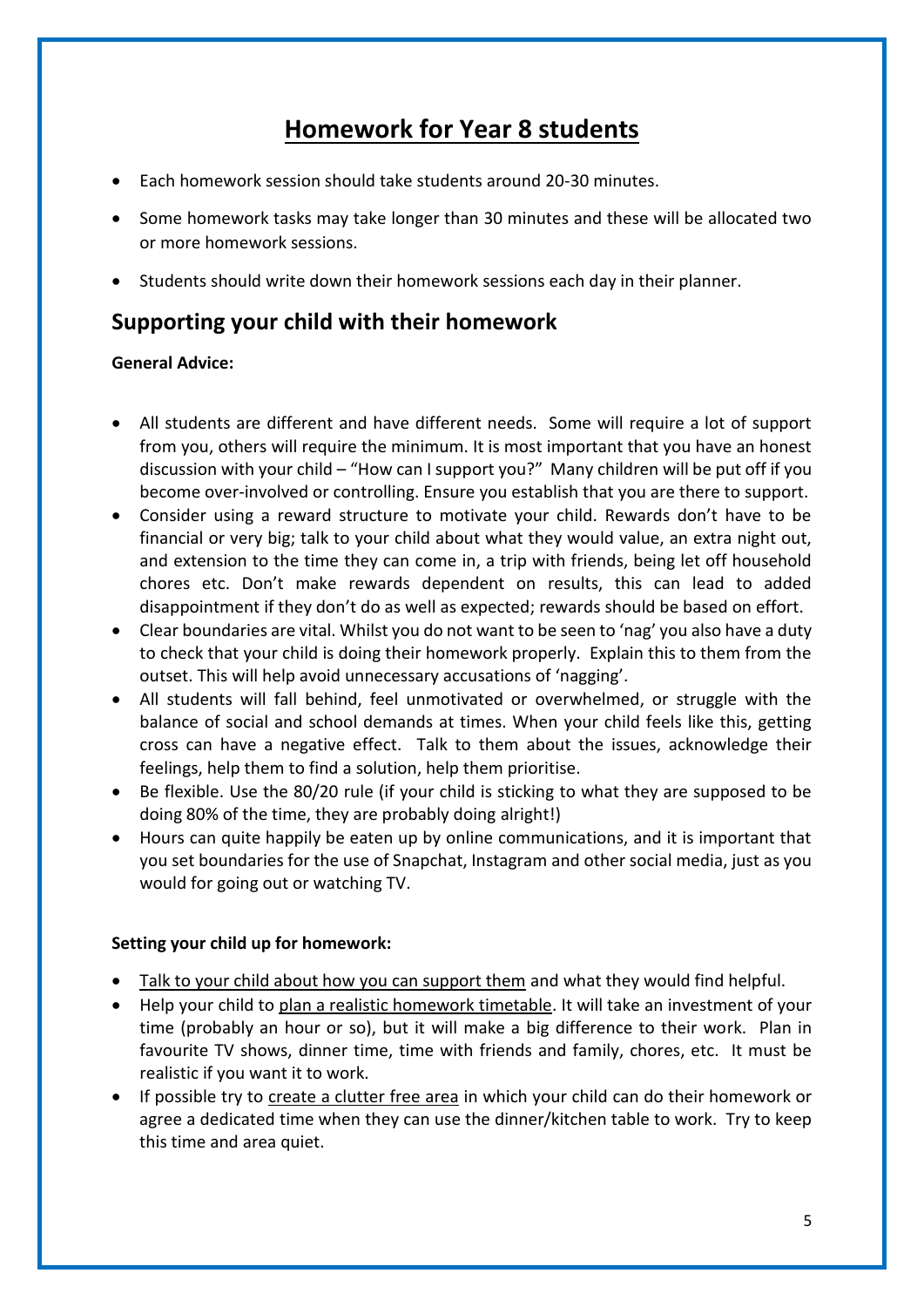• All students have a school planner that you can look at to check homework assignments and deadlines.

#### **Supporting your child while they do their homework:**

- Provide snacks and drinks during extended homework periods.
- Be flexible if they want to go out to out during an agreed homework time, discuss when they will make the time up.
- Be sensitive to the pressure your child may be feeling, let them know that if they are really not up to it on odd days, it isn't the end of the world. Let it go when it really matters to them and remind them of all the good work they have done and will continue to do.
- Keep up with regular 'check-ins' and don't nag in between times. Show an interest on how their homework is going, talk through any difficulties and be prepared to help them if necessary.

**Keep things in perspective. Your child may not be doing things the way you would do them, or as often as you would like, but they are doing the best they can.**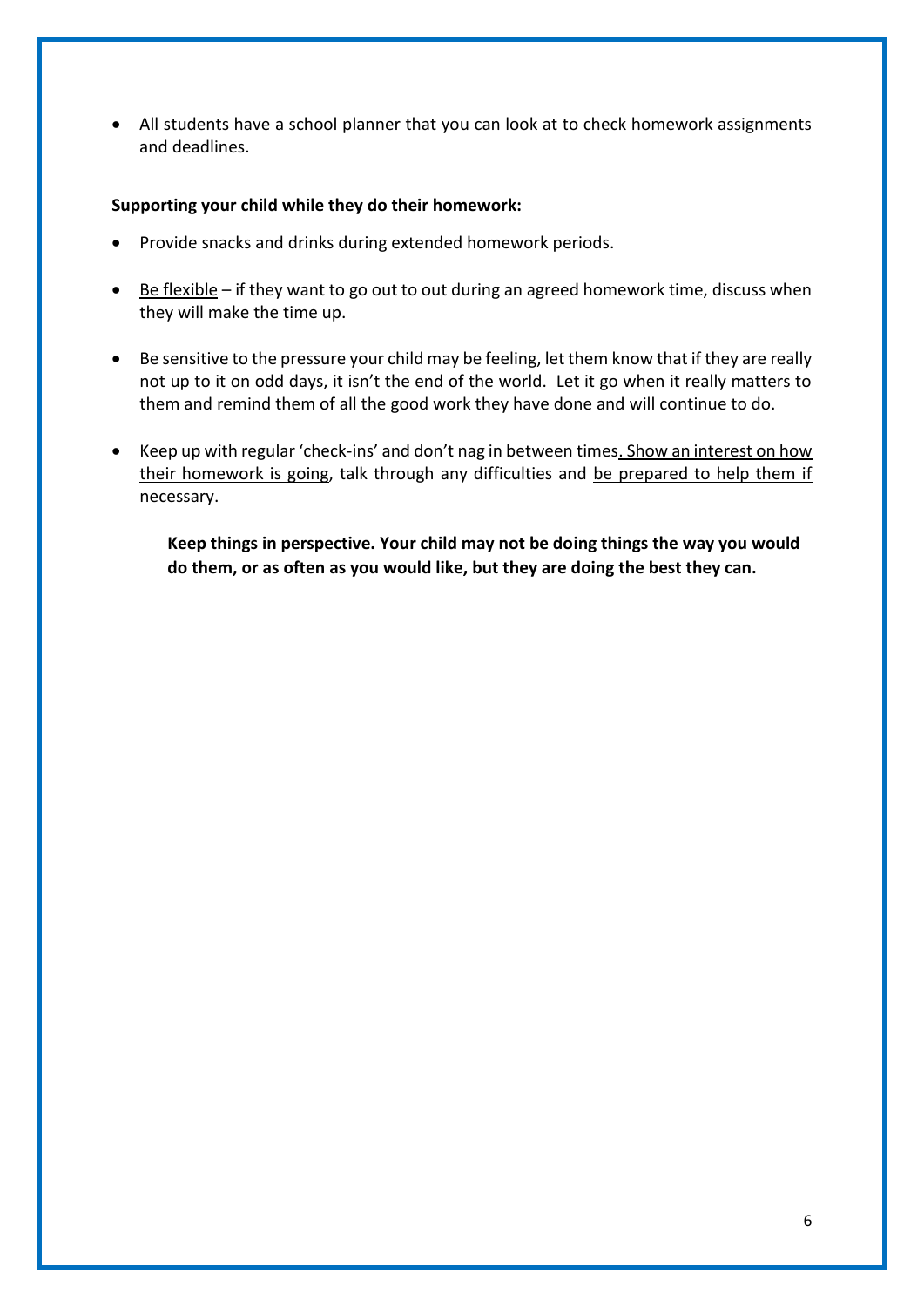## **English**

In English, you will develop your **reading**, **writing**, and **oracy skills**. You will study a wide range of **fiction** and **non-fiction** over the year, including a novel called *Holes,* a selection of poems and an **introduction** to the works of Shakespeare. You will also complete **speaking and listening** tasks such as presentations and group discussions. It's important to check and edit your work regularly to make improvements; this should be done in class and as part of your homework.

| <b>Term</b> | Name of Unit                  | <b>Key Task Type</b> | <b>Key Task</b>                   |
|-------------|-------------------------------|----------------------|-----------------------------------|
| Autumn 1    | <b>Improving Schools</b>      | Oracy and            | Discussion on uniforms and        |
|             |                               | Writing              | formal letter                     |
| Autumn 2    | <b>Holes</b>                  | Reading              | Character study essay             |
|             | by Louis Sachar               |                      |                                   |
| Spring 1    |                               | Oracy                | Discussion on town curfews        |
|             | <b>Holes</b>                  |                      |                                   |
|             | by Louis Sachar               |                      |                                   |
|             |                               |                      |                                   |
| Spring 2    | <b>Finches' Cottage</b>       | Writing              | 'Return to Finches Cottage';      |
|             |                               |                      | Narrative task based on short     |
|             |                               |                      | story                             |
|             |                               |                      |                                   |
| Summer 1    | Introduction to               | Reading              | Comprehension and other           |
|             | <b>Shakespeare</b>            |                      | skills completed in first half of |
|             |                               |                      | the Year 8 exam                   |
| Summer 2    | <b>Exam Preparation and</b>   |                      |                                   |
|             | Exam                          | Writing              | Formal letter writing             |
|             |                               |                      | completed in the second half      |
|             | <b>Speaking and Listening</b> |                      | of the Year 8 exam                |
|             | <b>Skills</b>                 |                      |                                   |
|             |                               |                      |                                   |

The smaller tasks that build up to each key piece are also an indicator of how your child is doing in lessons. All tasks help to build the skills required for either GCSE English Language or English Literature and we treat the GCSE course as a five-year framework to fully prepare our students.

Please note that the order of the programmes of learning may change for your child according to the needs of the teaching group.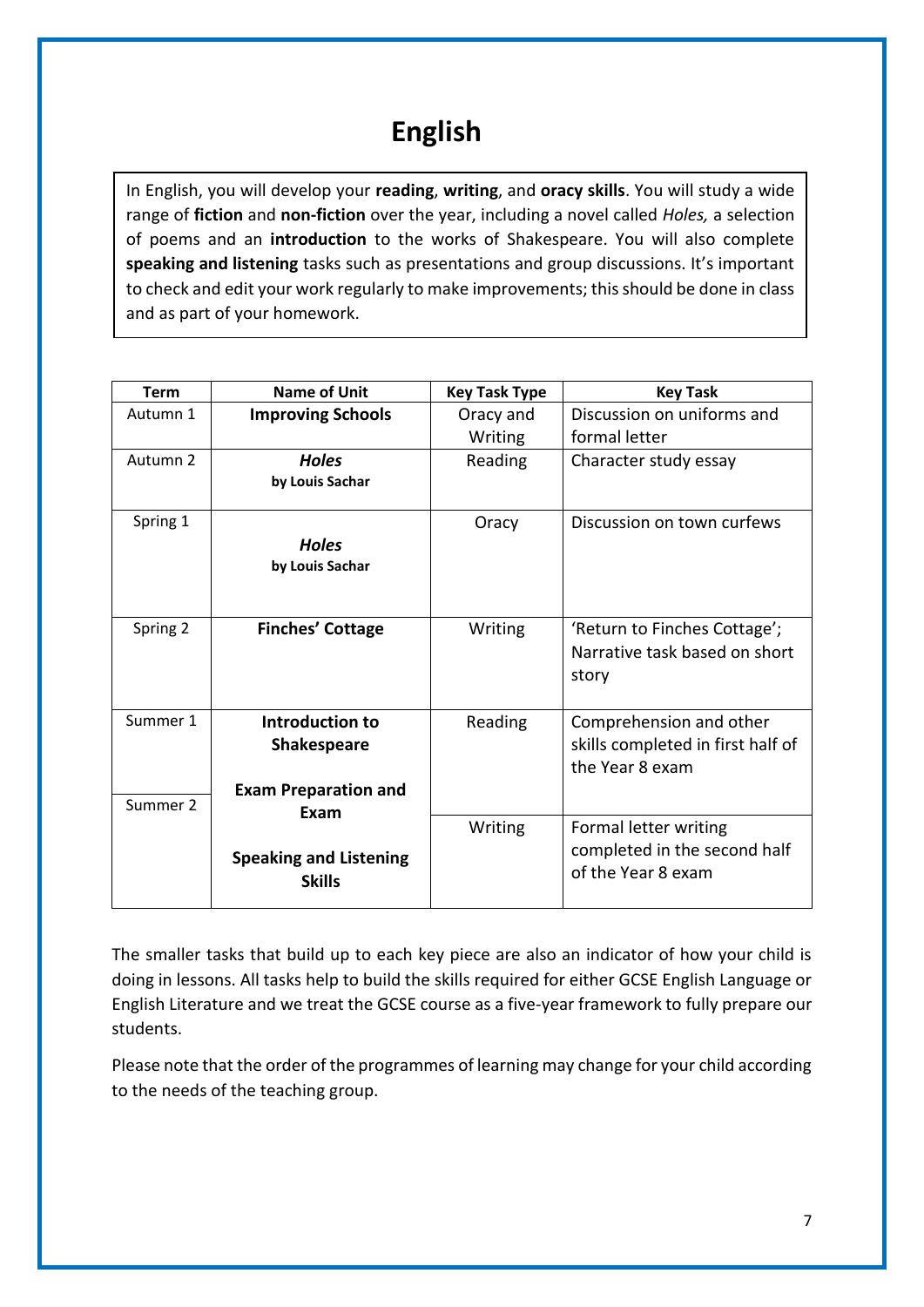### **Mathematics**

Students will practise and extend the skills that you learnt in Year 7. You will also learn new ideas in the six strands of Number, Measure, Geometry, Algebra, Data and Probability. A mixture of procedural and reasoning tasks will be used to help you prepare for the national numeracy tests in April/May.

### **Setting**

Students are set in maths, on the basis of their results in Year 7 and teacher assessments. There are 3 sets on the A side and 4 sets on the B side. There are opportunities to move set at the end of each half term. Due to Covid, we will start the year teaching in mixed ability tutor groups. This may change later in the year.

### **Topics covered**

Top, middle and bottom sets have separate topic list. Higher sets go into topics in more depth. Bottom sets focus on aspects of maths which reinforce number skills and/or are likely to be required outside the classroom.

### **Helping your child in maths**

The best way to help students is by practising topics that they studied 5-10 days ago as this is when many students start to forget the work. You can use the online resources below. This will help secure the ideas in their long-term memory and is more useful than pre-teaching work that they will later be taught in class.

#### **Online resources**

**1.** https://corbettmaths.com

Revision videos on all aspects of the mathematics curriculum, with practice questions and solutions.

**2.** https://www.mymaths.co.uk/

Penglais School subscribes to the mymaths website where you can search for lessons, games and exercises on all maths topics.

Password: penglais login: median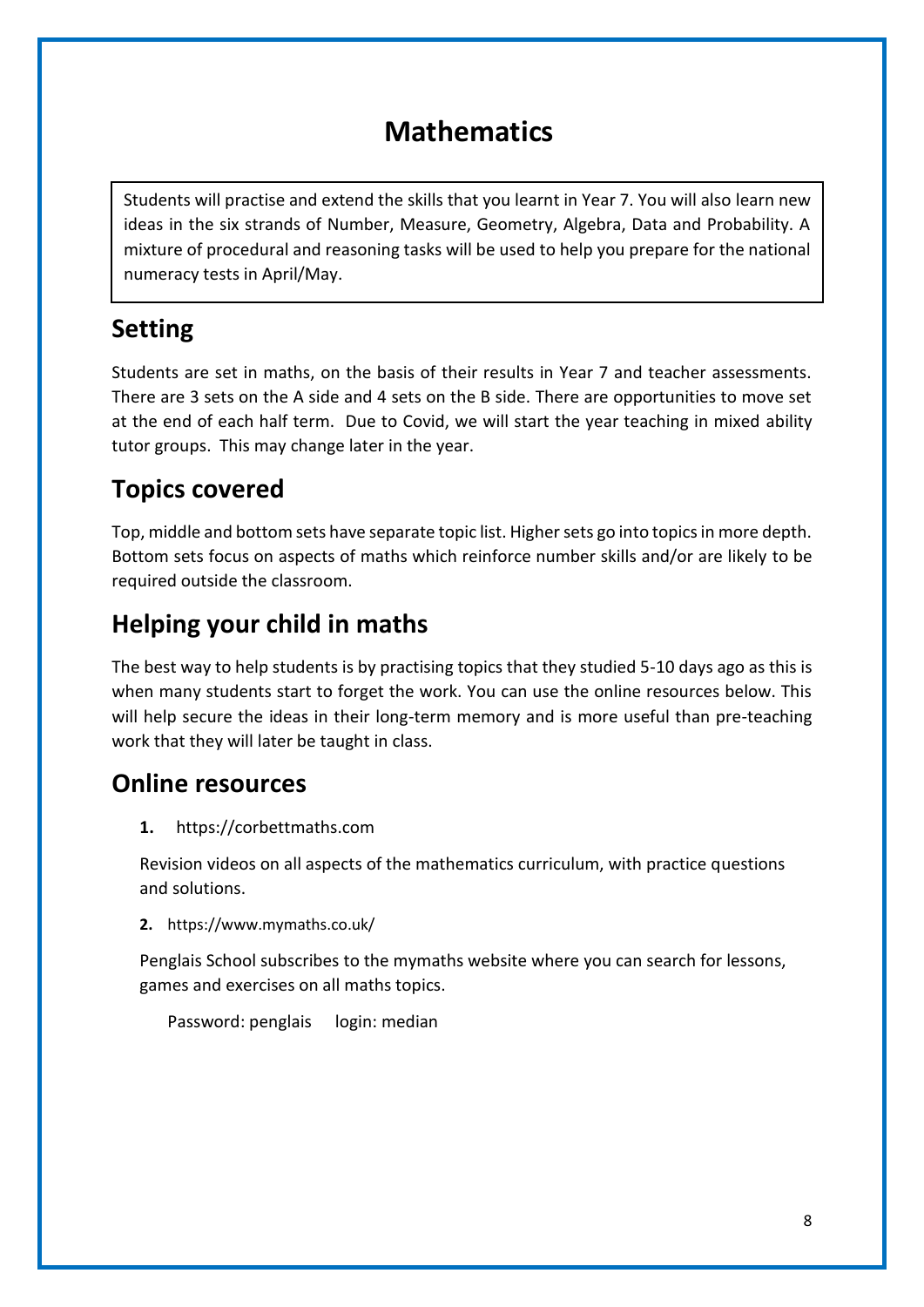### **Calculators**

Although we often expect students to work without a calculator, there will be times when a calculator is required. The recommended calculator is CASIO fx-83GT PLUS. Calculators can be bought from Mr Bentley in B10 for £9.00.

#### **Times tables: TT Rockstars**

One of the most significant factors affecting students' progress in mathematics is their capability with times tables. The best way to give your child a good start is by regularly practising times tables with them.

Students in sets 2, 3 and 4 start every maths lesson starts with 60 times tables questions – students answer as many questions as they can in 3 minutes.

We also set a 10-minute times tables homework every week using the TT Rockstars website [\(https://ttrockstars.com\)](https://ttrockstars.com/). Each student has their own login.

#### **Lesson starters**

In order to improve students' recall of knowledge, every lesson will start with a quick lowstake quiz focussing on the most important skills and techniques that are required to secure the best grade possible for each student.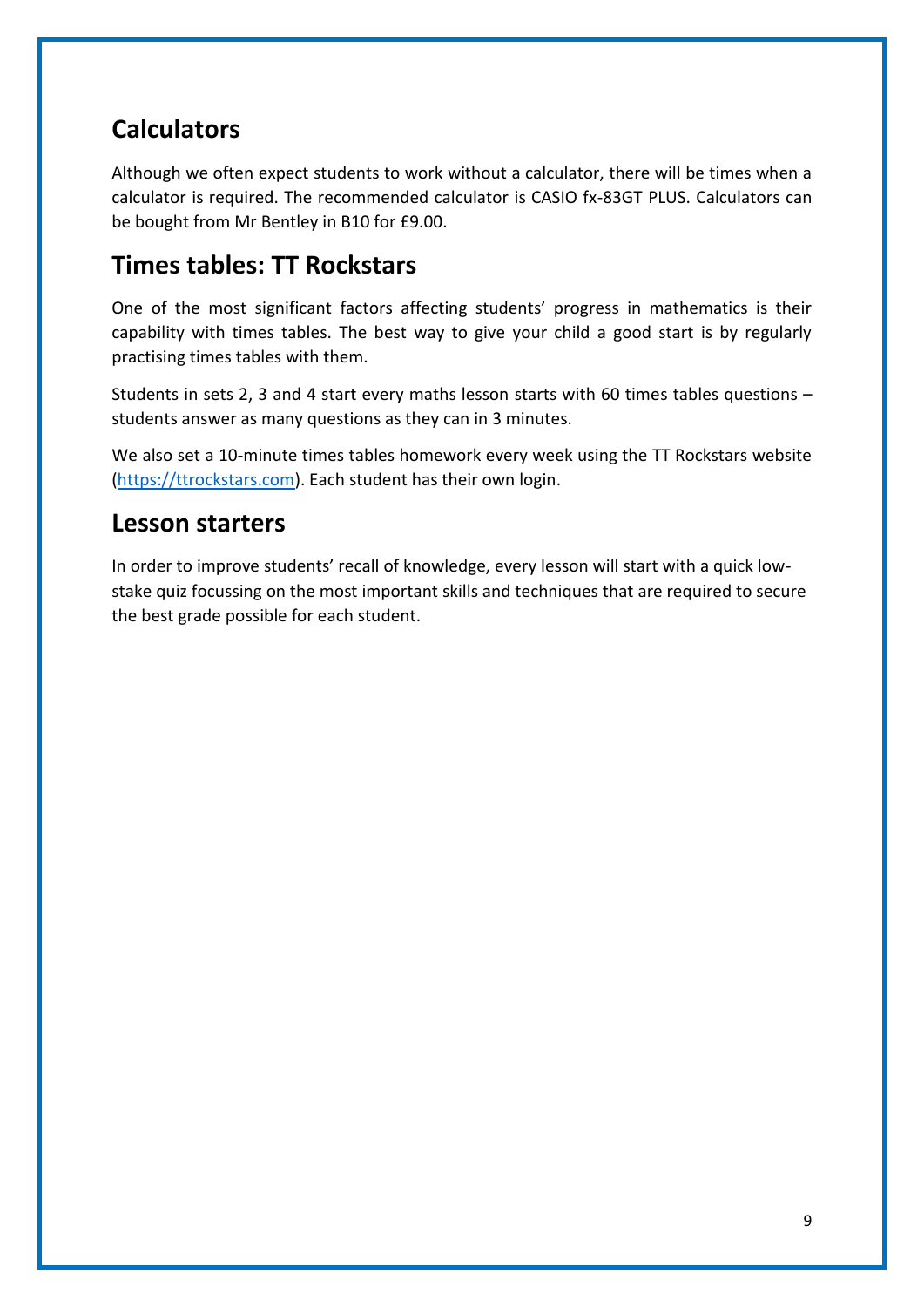#### **Science**

During year 8 you will study the following:

**Interdependence of living organisms**: Microbes, disease, food chains and photosynthesis.

**Respiration and Digestion**: Respiration, digestion and the effect of drugs on the human body.

**Elements Compounds and Mixtures**: Identifying substances, chemical formulas and word equations.

**Sustainable Materials**: How properties of materials relate to their use and the sustainability of its use.

**Energy and Energy Transformations**: Types of energy and their uses.

**Sound and Light:** Application of light and sound waves.

**There will be a formal assessment at the end of each module.** 

**Students will be examined on all topics and skills in the summer. Year 9 sets will be based on the student's performance in end of module assessments and the end of Year 8 exam.**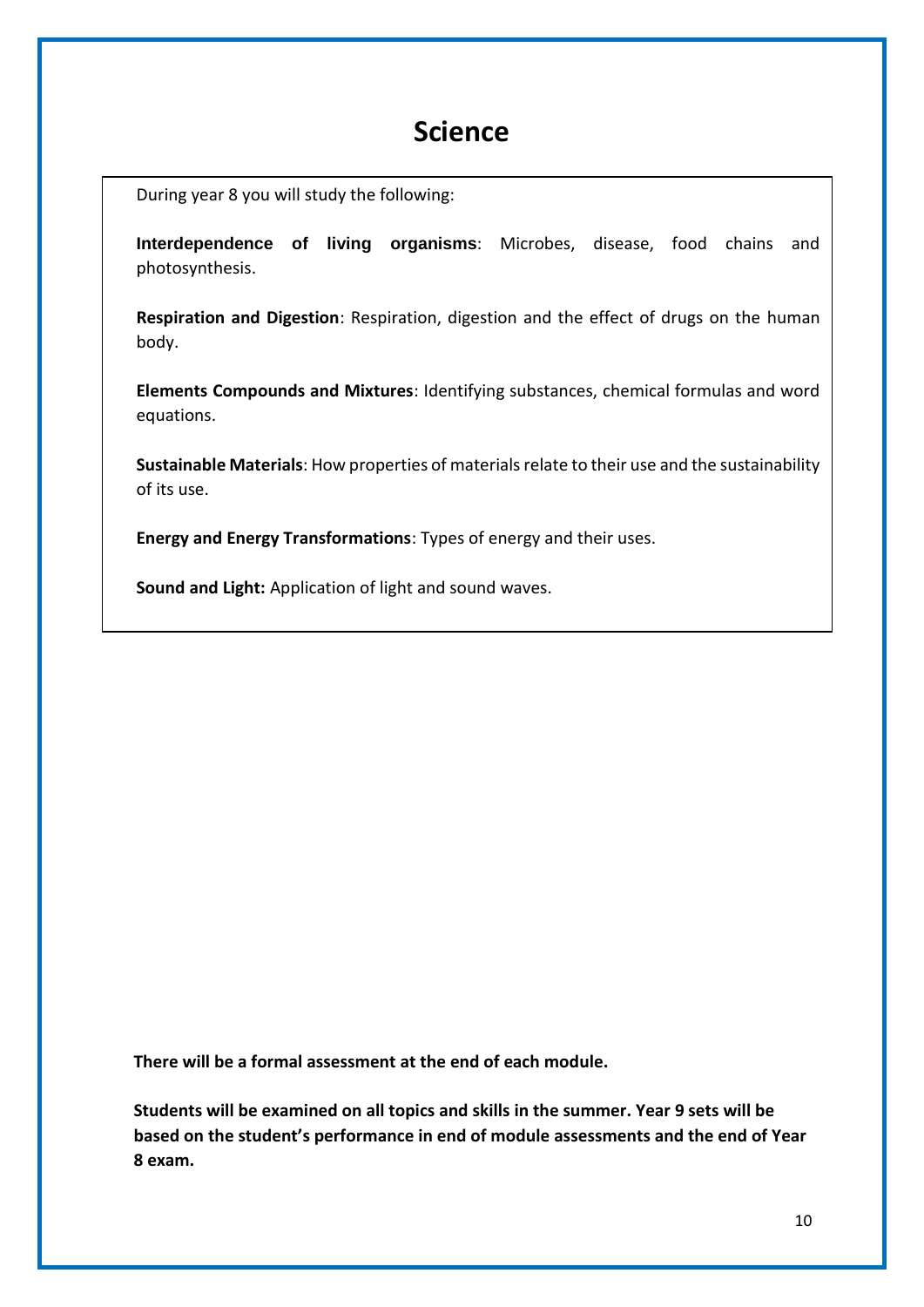### **Cymraeg / Welsh Cymraeg Iaith Gyntaf (First Language)**

Ym mlwyddyn 8, bydd disgyblion yn datblygu sgiliau llafar, darllen ac ysgrifennu ac yn cael cyfle i ddechrau ymarfer sgiliau allweddol ar gyfer yr arholiadau TGAU. Byddant yn astudio gwahanol bynciau gan gynnwys Gwyliau a Delwedd ac yn edrych yn fanwl ar destunau yn sôn am ystod o bynciau, testunau trafod a darnau darllen amrywiol.

| <b>Tymor</b>  | <b>Teitl</b>                                                 | Sgil a asesir |
|---------------|--------------------------------------------------------------|---------------|
|               | Grŵp llafar ymateb a rhyngweithio<br>yn trafod Gwyliau ysgol | Llafar        |
| <b>Hydref</b> | Araith Mynegi Barn am dwristiaid                             | Ysgrifennu    |
| Gwanwyn       | Darllen am Lydaw (ffeithiol)                                 | Darllen       |
|               | Traethawd 'Mae gen i wahanol<br>ddelweddau'                  | Ysgrifennu    |
| Haf           | Gwaith llafar grŵp o 3 - Ymateb<br>llafar i ddarllen         | Llafar        |
|               | Cyflwyno gwybodaeth ar gyfer<br>cylchgrawn Ble yn y byd?     | Ysgrifennu    |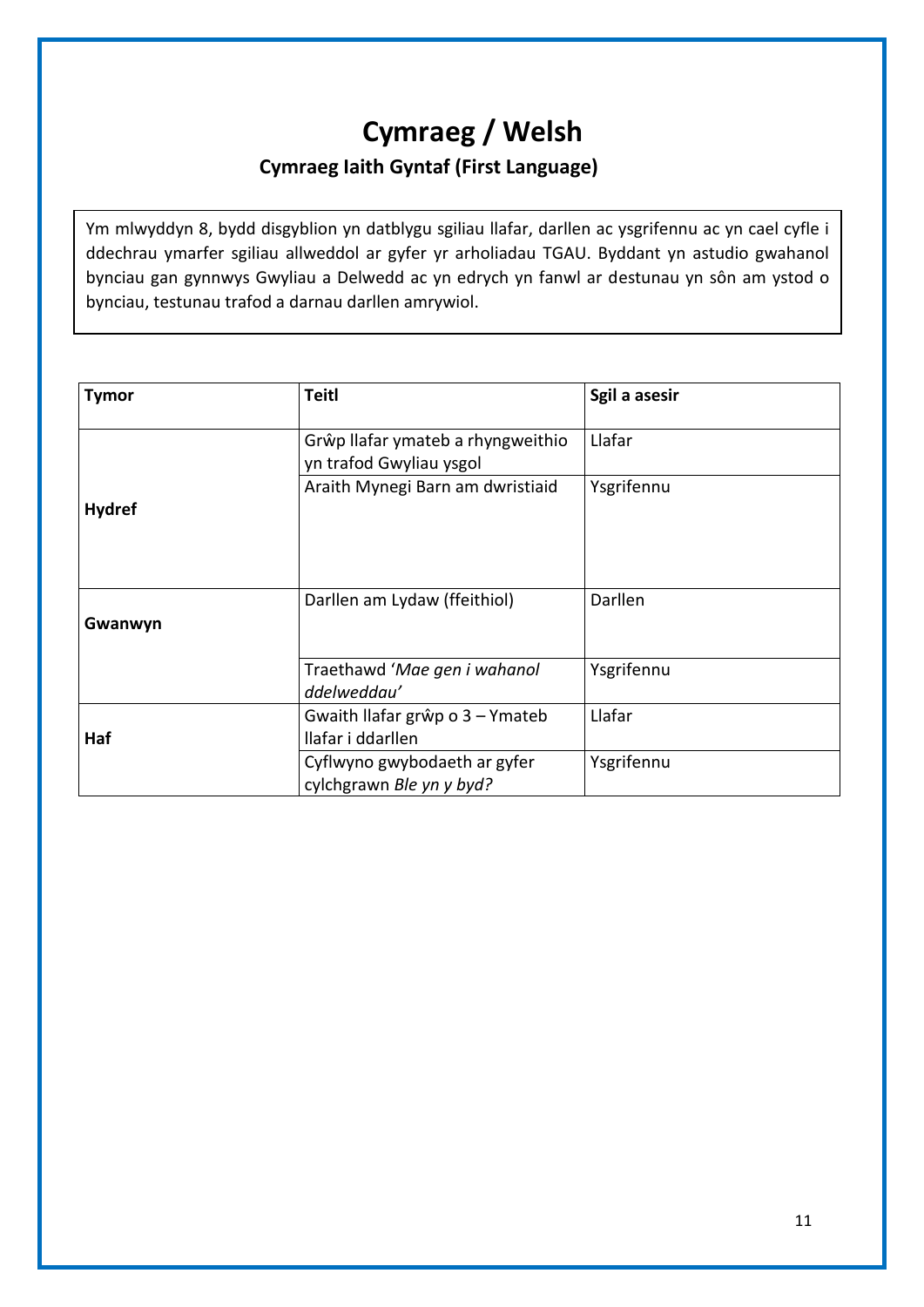## **Welsh Second Language**

Students will further develop their oral, reading and writing skills to build on and extend their knowledge of Welsh learnt in Year 7.

They will study grammar and will also practise proof-reading and translation skills.

They will study 3 themes during the year each lasting for 11 weeks.

| <b>Module</b>                                                | <b>Key Task</b>                                                                        | Assessment                                                               |
|--------------------------------------------------------------|----------------------------------------------------------------------------------------|--------------------------------------------------------------------------|
| Gwyliau / Holidays                                           | Oral Task - group discussion about<br>holidays in Wales                                | Reading comprehension and<br>responding to the text about<br>holidays    |
| Dathlu Cymru /<br><b>Celebrating Wales</b><br>Delwedd /Image | Writing $task$ – email complaining<br>about aspects of a trip to a Welsh<br>attraction | Oral Task – group discussion<br>choosing a trip to a Welsh<br>attraction |
|                                                              | Writing Task - Letter expressing<br>opinions on shopping facilities in<br>Aberystwyth  | Oral Task - Individual oral<br>discussion on shopping in<br>Aberystwyth  |
| Hamddena / At Leisure                                        | Reading comprehension and<br>responding to texts about leisure<br>activities           | Writing Task - Weekend Diary                                             |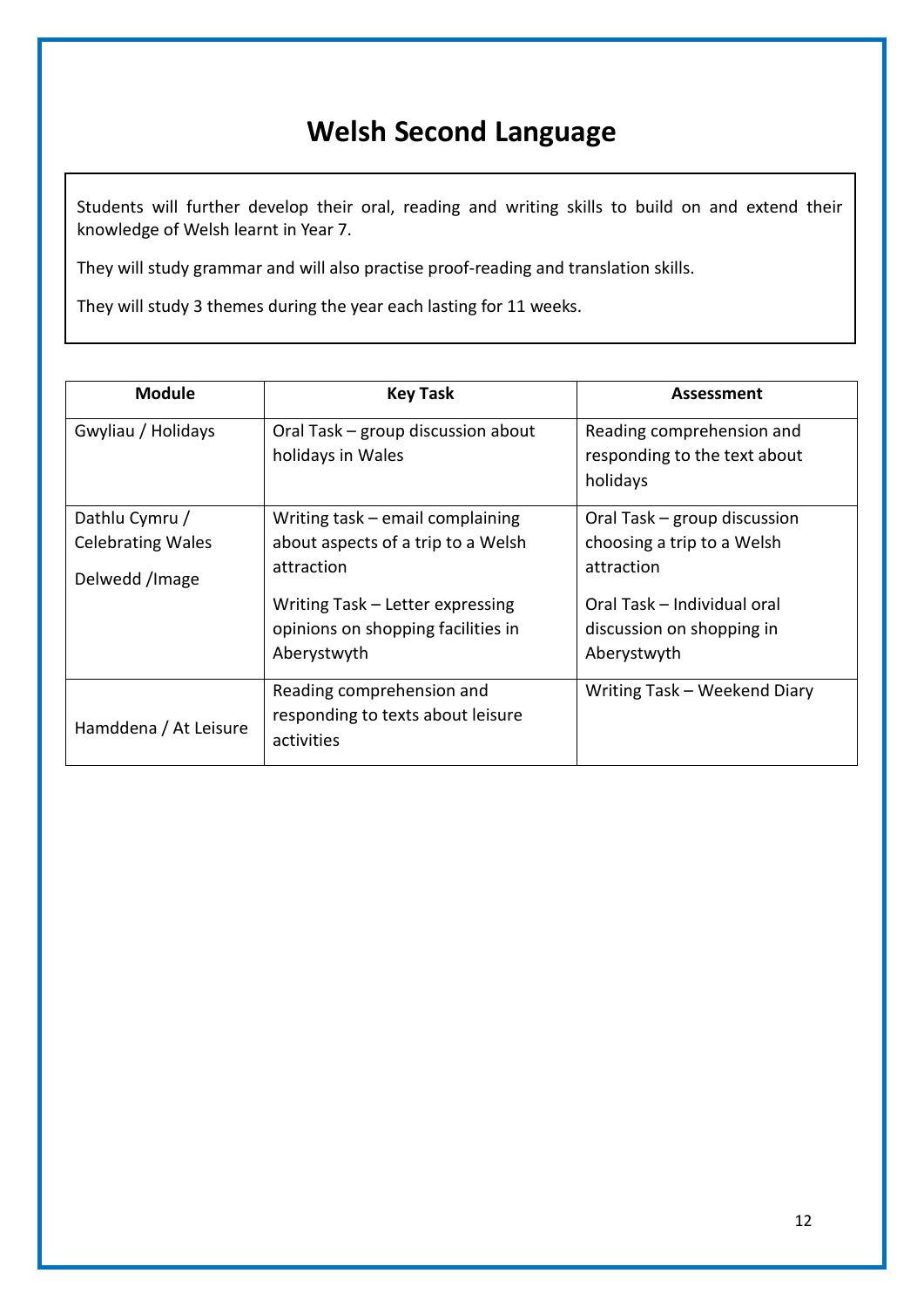#### **Art**

Students will experiment with a range of techniques, processes and materials to create exciting outcomes connected to the individual projects throughout the year.

| Term   | <b>Module/Project title</b> | Key assessment piece                                                                  |
|--------|-----------------------------|---------------------------------------------------------------------------------------|
| Autumn | Living jewels               | A 2D outcome based on insects, using shape, line colour<br>and collage                |
| Spring | Pattern                     | Create a tribal inspired piece using pattern and shape<br>inspired by other cultures  |
| Summer | Colour theory               | Produce a final outcome based on colour blending and<br>layering using colour theory. |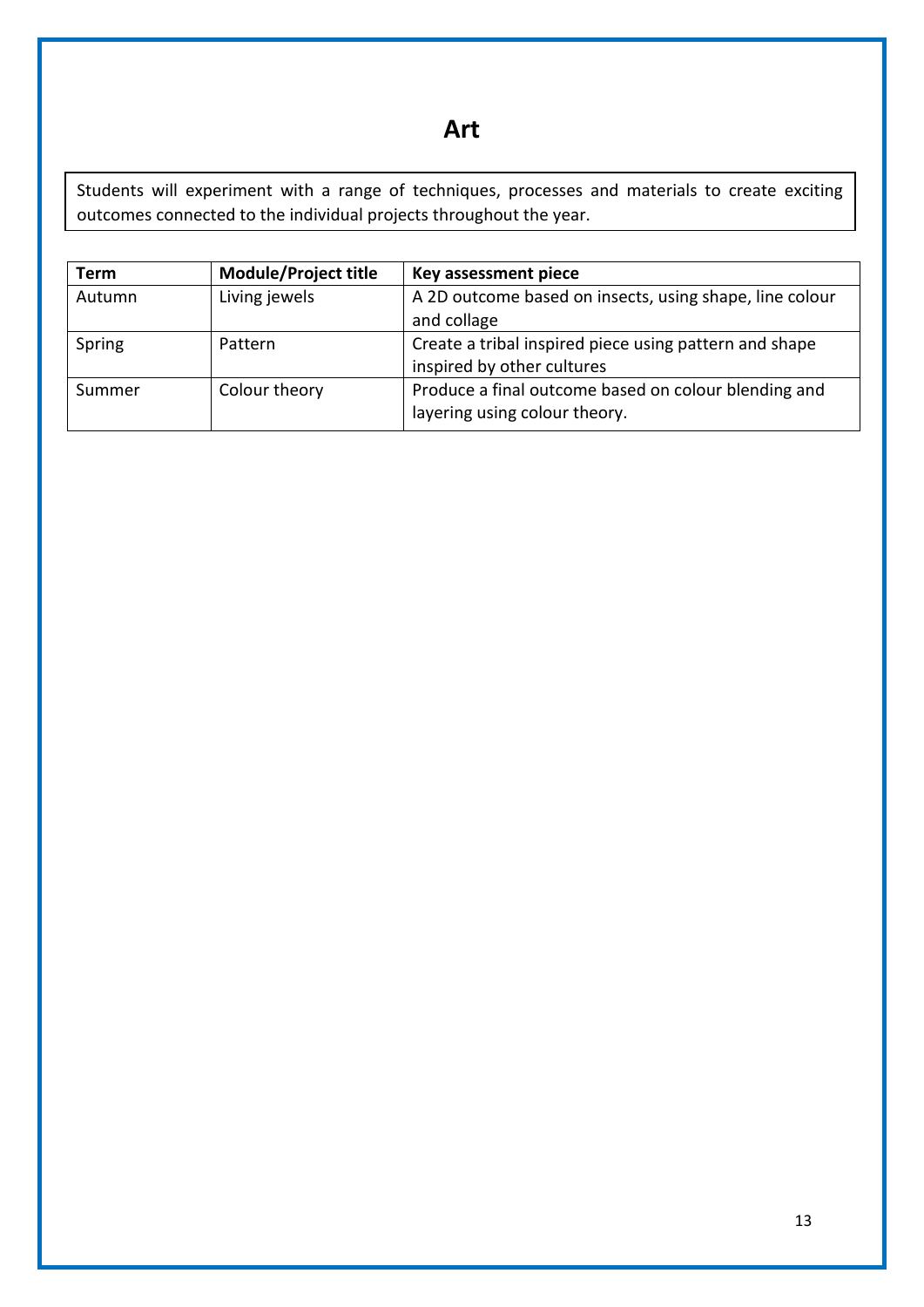### **Drama**

Students will begin by studying, and producing their own, Radio Dramas; developing and refining key skills learnt in Year 7 as well as learning new skills that will last them their time in Ysgol Penglais and beyond! Students will also learn to create their own performances, using Social Media as a stimulus and a spring pad for ideas. They will explore different styles of theatre throughout the Spring term and use these to develop their work. The summer term sees students study a full play text, which will allow them to enhance their characterisation skills and consider the design process used within theatre. Though Drama may look very different this year due to Covid19 regulations, the department will endeavour to make lessons as practical and engaging as possible!

| <b>Term</b> |             | Module/Project title Key assessment piece                                                                           | <b>Homework regularity</b>                                                                                                  |
|-------------|-------------|---------------------------------------------------------------------------------------------------------------------|-----------------------------------------------------------------------------------------------------------------------------|
| Autumn      | Radio Drama | 1 performance of a short Radio<br>Drama written in pairs.                                                           | Homework is set at the discretion of<br>the class teacher and usually<br>coincides with the preparation for<br>assessments. |
| Spring      | Text Study* | 1 scripted performance of an<br>extract from the play text studied the class teacher and usually<br>lover the term. | Homework is set at the discretion of<br>coincides with the preparation for<br>lassessments.                                 |
| Summer      | Melodrama*  | 1 short performance of a<br><b>Melodrama</b>                                                                        | Homework is set at the discretion of<br>the class teacher and usually<br>coincides with the preparation for<br>assessments. |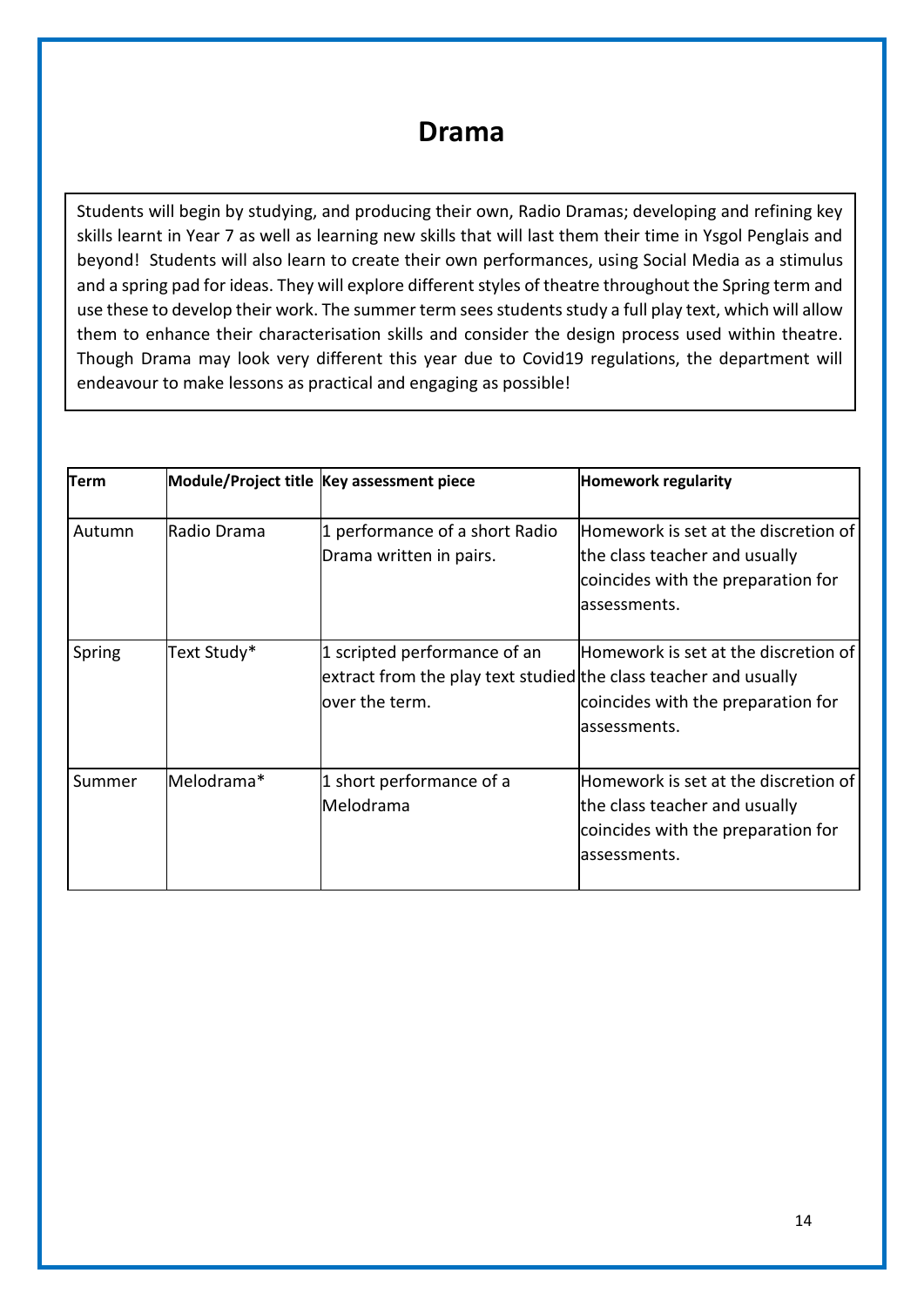#### **\*Projects subject to change due to the ever-changing situation around Covid-19. Music**

In music lessons, you will continue to build on the skills that you learnt in year 7. Throughout the first term, there will be a particular focus on musicality - looking at the theory behind what we have learnt so far, in a practical and engaging way. All students complete separate composition and performance tasks, as well as listening work based on the GCSE syllabus. We also study particular genres (such as a passing glance at 'The Blues', when we look at improvisation) and look at their stylistic characteristics - as well as learning to play in that style. We also look at music right up to the present day.

All levels of skill are welcomed in the music department. If you'd like to be involved further, all students are welcome to be involved in the extra-curricular life of the music department at Penglais. There are plenty of opportunities to get 'stuck in' - with choir, percussion ensemble, wind band, string orchestra, brass band, folk group, various bands, the A Capella group and plenty more. If you can't see what you want, talk to Mr Budd - we will try to set it up for you!

Instrumental lessons are also available, with visiting peripatetic instrumental teachers provided by Ceredigion Music Service. An instrument hire scheme is also available - further details can be found on the Ceredigion Music Service website.

|          | <b>Module/Project title</b>                                                                                                 | <b>Key assessment</b><br>piece            |
|----------|-----------------------------------------------------------------------------------------------------------------------------|-------------------------------------------|
| Autumn 1 | Ensemble Skills / The 'Sight-reading Challenge' (2)                                                                         | N/A                                       |
| Autumn 2 | Developing Your Musicality - developing<br>improvisation/vamping skills on keyboard/guitar/ukulele. Performance             | Christmas<br>(ensembles)                  |
| Spring 1 | Forms & Devices 1 (developing key skills for GCSE).                                                                         | n/a                                       |
| Spring 2 | Key Skills 3 - Using Music Technology as a tool for<br>composition (Sibelius/Garageband/Dorico)                             | "The Sight Reading<br>Challenge"          |
| Summer 1 | A closer look at song-writing - how to write and craft a<br>song.                                                           | n/a                                       |
| Summer 2 | Classroom Ensemble - putting it all together! ('Musical<br>Futures 1' - guitars, bass, keys, drums, vocals and<br>ukulele). | <b>Classroom Ensemble</b><br>performance. |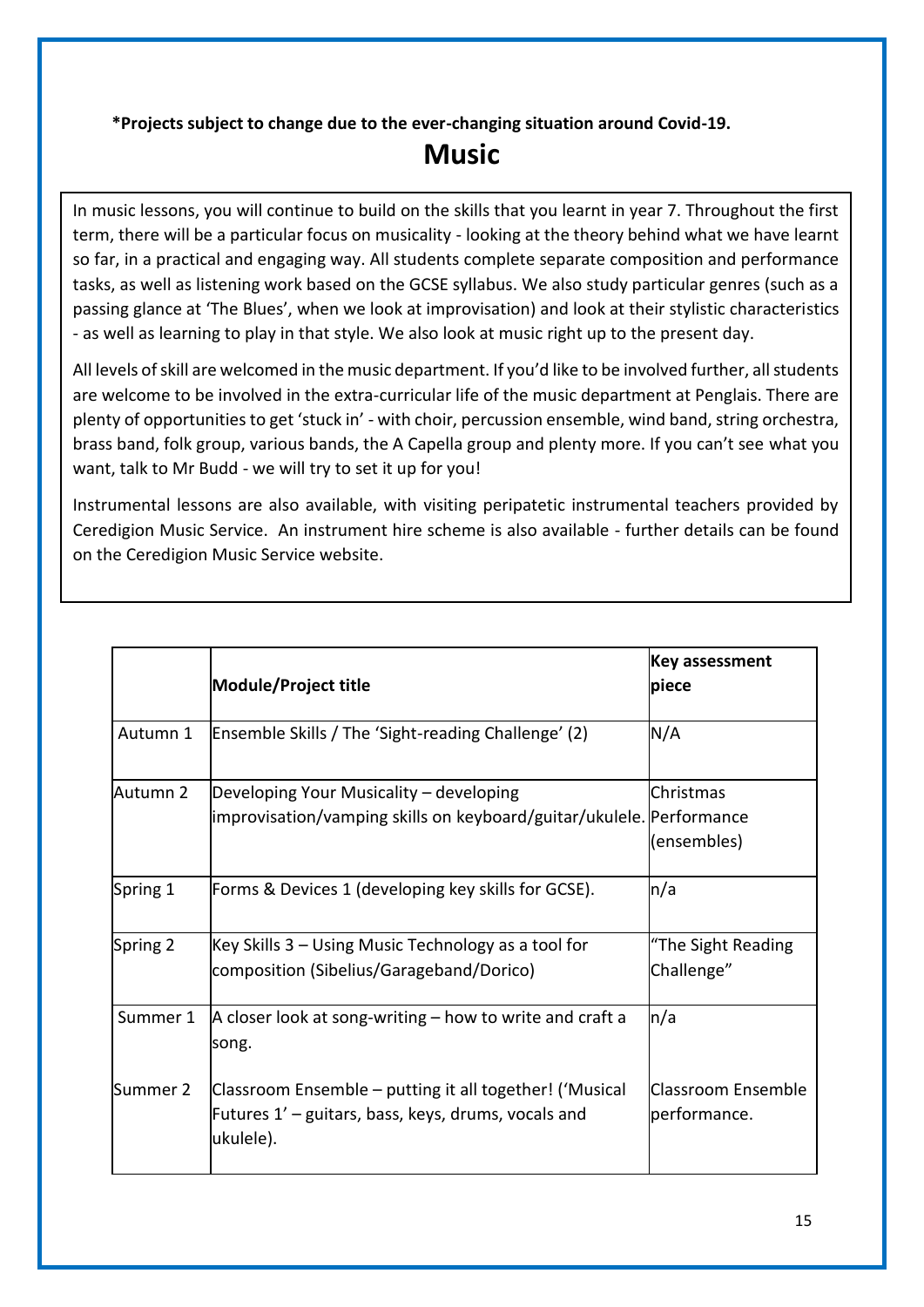### **Design and Technology**

Students will start the year working on a common project. They will undertake a design task where they will develop research, design and creativity skills. Following the common project, they will undertake four modules in specialist areas with specialist teachers. In these modules they will develop design and make skills.

| Module/Project title  | Key assessment piece Homework title |                      | <b>Homework</b> |
|-----------------------|-------------------------------------|----------------------|-----------------|
|                       |                                     |                      | regularity      |
|                       |                                     |                      |                 |
| Systems and control:  | Planning                            | 1. Design icons      | Once per cycle  |
| Portable speaker      |                                     | 2. DT numeracy       |                 |
|                       |                                     | 3. Components        |                 |
| Product Design:       | Designing                           | 1. Existing products | Once per cycle  |
| <b>Clocks</b>         |                                     | 2. Mood board        |                 |
|                       |                                     | 3. Numeracy          |                 |
| <b>Textiles: Hats</b> | Evaluating                          | 1. Risk assessment   | Once per cycle  |
|                       |                                     | 2. Testing fabrics   |                 |
|                       |                                     | 3. Care labels       |                 |
| Food                  | Research                            | 1. Eatwell guide     | Once per cycle  |
|                       |                                     | 2. Flours            |                 |
|                       |                                     | 3. Cereals           |                 |

**There maybe changes this year due to Covid and limitations on practical work.**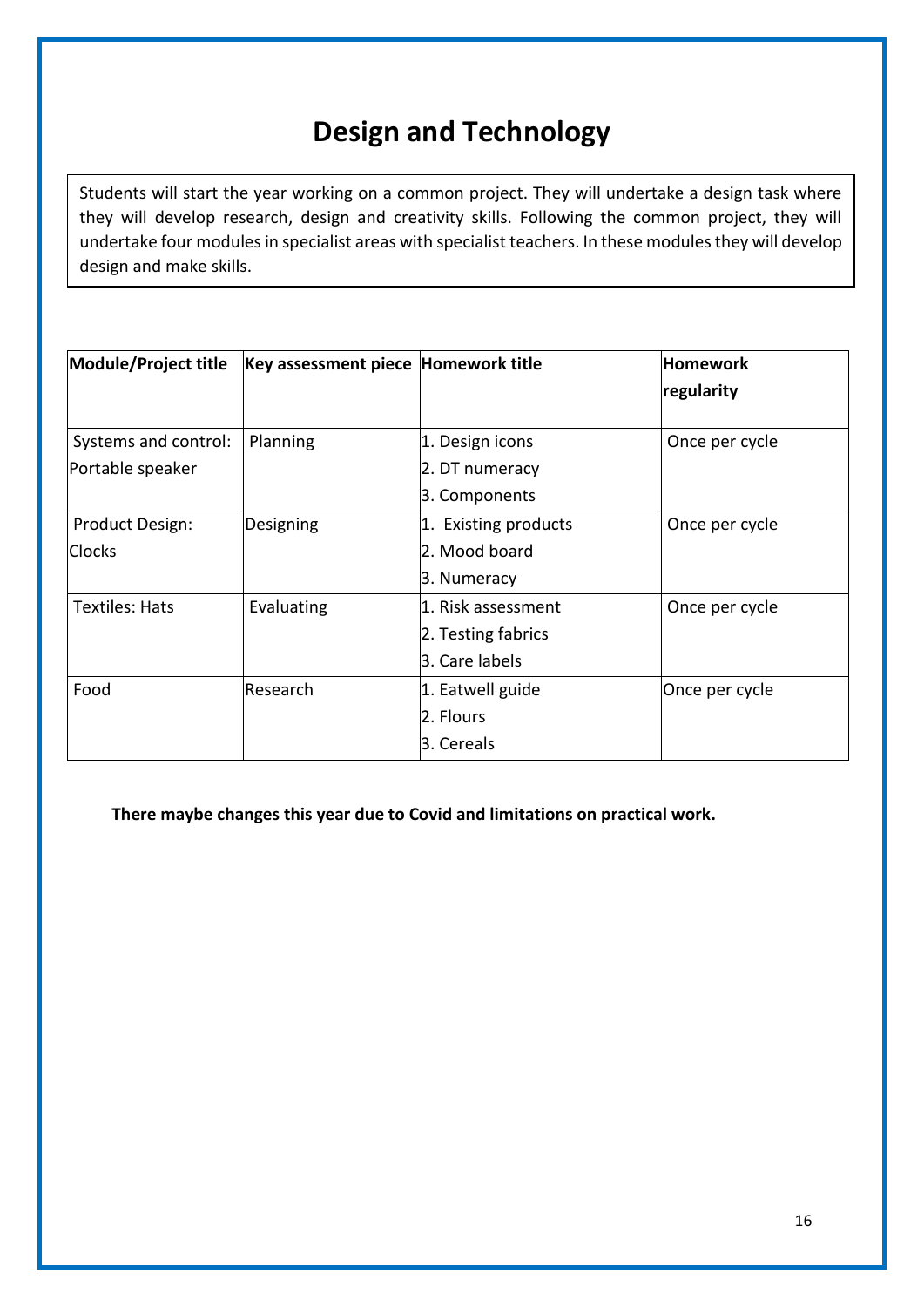### **Geography**

Geography is all about understanding the world around us. In Year 8 we will investigate different settlements and find out how they are changing. You will research into how and why your home settlement has changed over the past 15-20 years. Later we will be investigating weather, climate and climatic hazards such as hurricanes. Finally, we will visit natural environments such as the Tropical Rainforests with a particular focus on how they should be developed sustainably.

| Term   | Module                                                                        | <b>Key Task</b>                                                                                                                                                                                                                                                                    |
|--------|-------------------------------------------------------------------------------|------------------------------------------------------------------------------------------------------------------------------------------------------------------------------------------------------------------------------------------------------------------------------------|
| Autumn | What are the<br>characteristics of<br>my local area?                          | <b>Written introduction:</b><br>"What are the main geographical features of your home<br>area?"                                                                                                                                                                                    |
|        |                                                                               | Annotated map:<br>"What are the main geographical features of my home area?"                                                                                                                                                                                                       |
|        |                                                                               | <b>Conclusion and evaluation</b><br>"How does my settlement compare with other local<br>settlements?"                                                                                                                                                                              |
| Spring | What are the<br>challenges and<br>opportunities for<br>global<br>development? | Data presentation and analysis:<br>"How do the population structures of the UK and Kenya<br>compare?"<br><b>Balanced discussion:</b><br>"Can slum societies ever be sustainable?"<br>Class debate [and write-up]:<br>"What are the challenges and opportunities of life in slums?" |
| Summer | What makes the<br>tropical rainforest<br>unique?                              | <b>Annotated diagram:</b><br>"What is the structure of the tropical rainforest?"<br><b>Balanced discussion:</b><br>"How could our use of the rainforest be made more<br>sustainable?"<br>End of year exam: Ecosystems                                                              |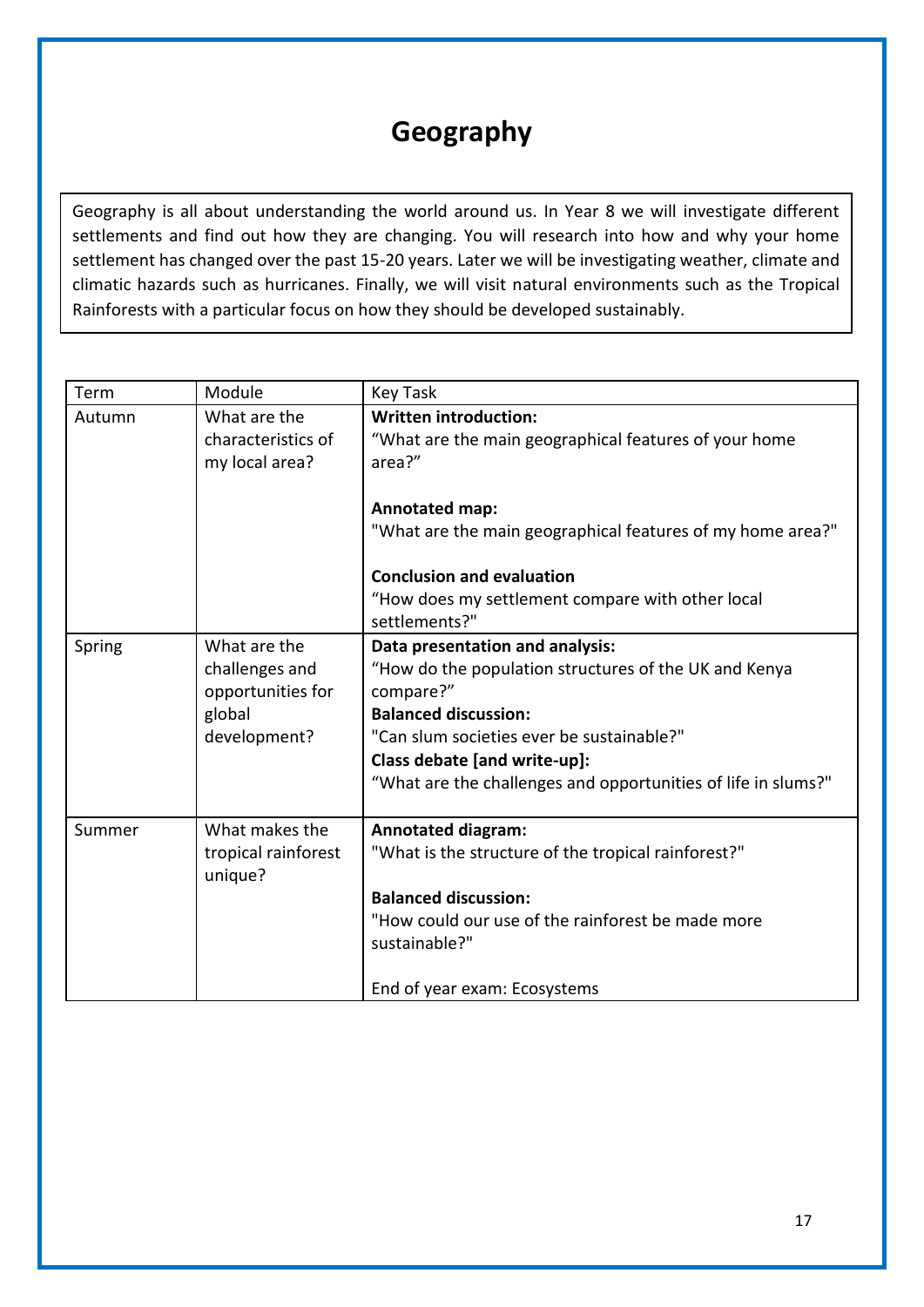### **History**

Students will be studying Tudor times, the Stuarts and the Civil War and the Industrial Revolution. This time in History begins with Henry VIII and ends with Queen Victoria. You will be given the opportunity to explore: the reign of Henry VIII, how ordinary people lived during Tudor times, the Spanish Armada, the Civil War, the causes and the impact of the Industrial Revolution.

| <b>Period Covered</b>        | <b>Module</b>                           | Key Task / Tests                                 |
|------------------------------|-----------------------------------------|--------------------------------------------------|
| <b>Autumn Term - Tudors</b>  | Who were the Tudors?                    | Key Task1: Why did the Mary Rose                 |
|                              |                                         | sink?                                            |
|                              |                                         | Key Task 2: The Great Tudor Challenge            |
|                              | Why was religion important in           | Key Task 3: Did Mary deserve her                 |
|                              | Tudor times?                            | nickname 'Bloody Mary'?                          |
|                              | Was the late 16 <sup>th</sup> Century a | Key Task 4: The Tudors (test)                    |
|                              | 'Golden Age' for all Elizabethans?      |                                                  |
| <b>Spring Term - Stuarts</b> | Why was the Civil War so                | Key Task 5: Civil War Battlefield guide          |
|                              | important?                              |                                                  |
|                              | Oliver Cromwell: hero or villain?       | Key Task 6: Oliver Cromwell: hero or<br>villain? |
| Summer Term - The            | What was the Industrial                 | Key Task 7: Who was the greatest                 |
| <b>Industrial Revolution</b> | Revolution?                             | inventor?                                        |
|                              | Did the Industrial Revolution           | Key Task 8: The Times 1901 (Did the              |
|                              | change Britain for the better?          | lives of people improve during the               |
|                              |                                         | 19 <sup>th</sup> century?)                       |
|                              | How did Britain win the Napoleonic      | Key Task 9: End of Year 8 test                   |
|                              | Wars?                                   |                                                  |

Note: Teachers will pick **either** Key Task 2 **or** Key Task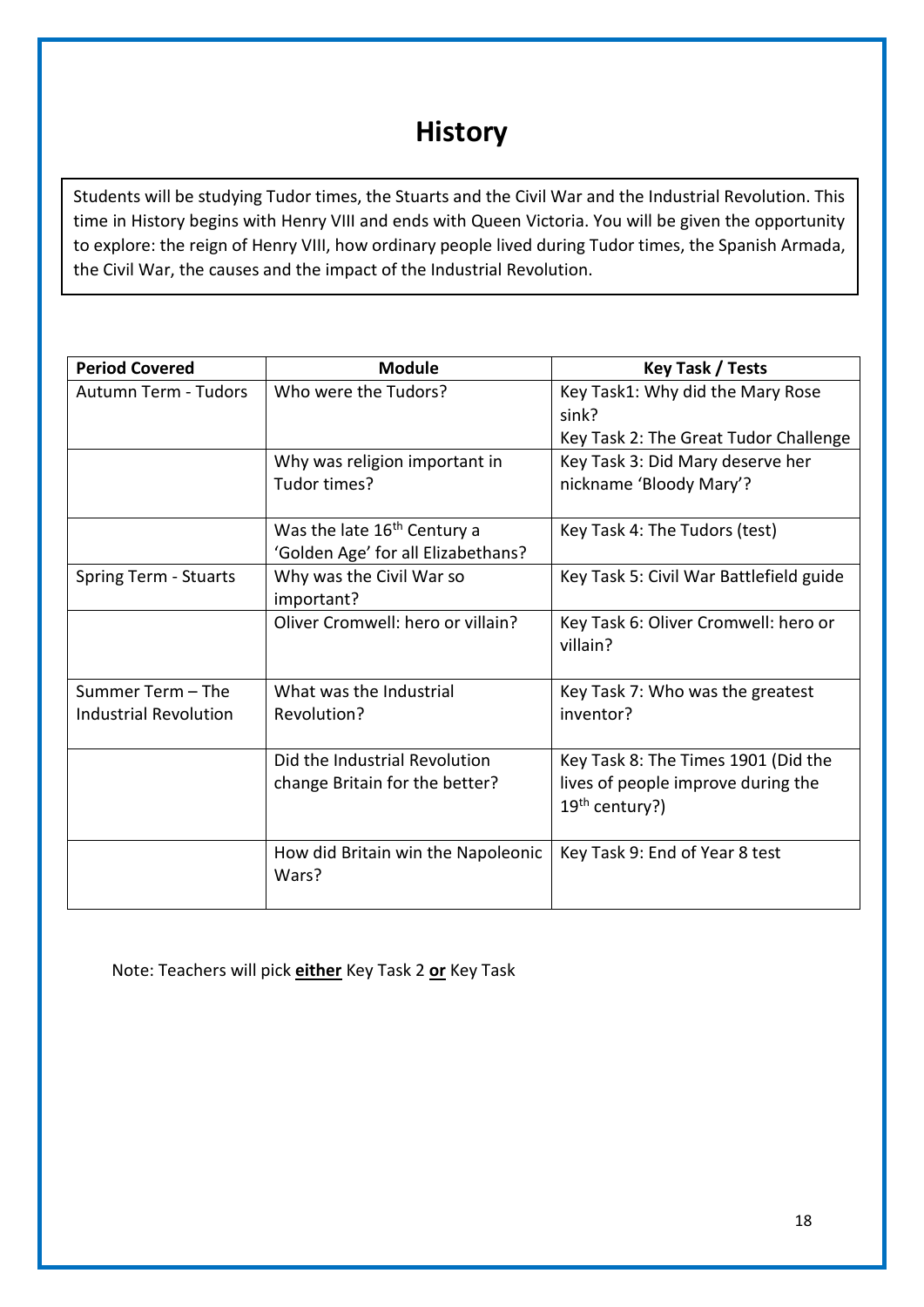### **Modern Foreign Languages**

Bonjour/Buenos días/Ni hao…. Students will study French, Mandarin and Spanish (one term for each). You will learn to describe where you live, holidays past and future, the weather, transport, countries, daily routine and what you do in your spare time. You will study cultural aspects about the countries where these languages are spoken and develop ICT skills via our online language programmes. As a Faculty, we aim to facilitate cultural enrichment opportunities and make our students aware of the multi-lingual world in which we live. We will have visits from motivational guest speakers, trips and cultural activities in our calendar of events. These include: The Chinese New Year, El día de los Muertos, Bastille, etc. Globally minded students are the future!

| French   | Describing myself and family<br>$\bullet$                     |
|----------|---------------------------------------------------------------|
|          | Presenting my opinions on my hobbies<br>٠                     |
|          | Extending tense knowledge                                     |
| Mandarin | Learning high frequency characters<br>$\bullet$               |
|          | Oracy games                                                   |
|          | Cultural awareness programme incorporating meditative         |
|          | practice and martial arts                                     |
| Spanish  | Following the online BBC programme: Mi vida loca<br>$\bullet$ |
|          | Key Piece: creating a Hispanic menu using publisher to        |
|          | accompany an oracy task in a Spanish café                     |
|          | El día de los Muertos (Day of the Dead)                       |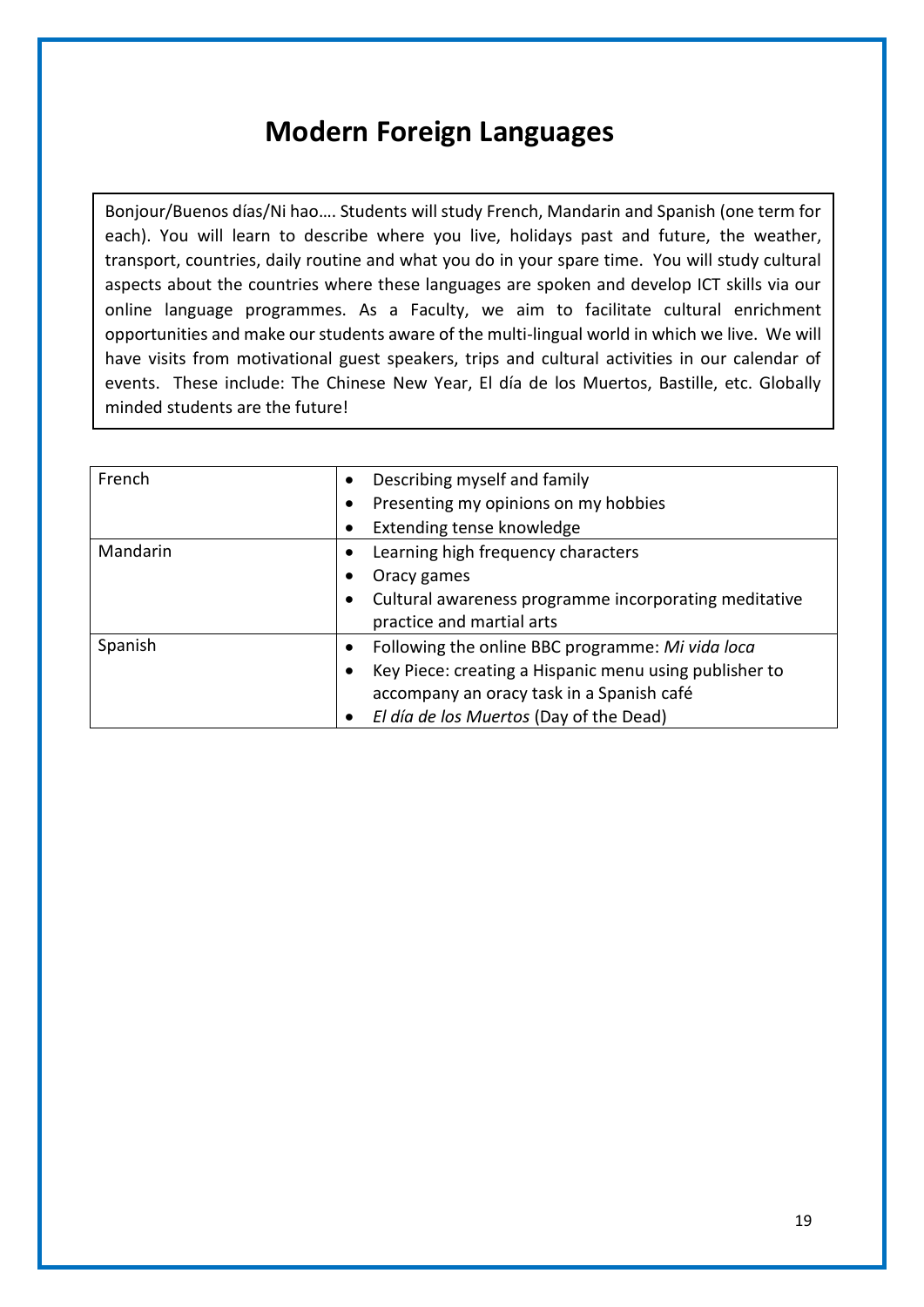### **Physical Education**

The PE curriculum encourages learners to build a platform of skills on which future activity choices can be made. Through creative, competitive and health and fitness activities, students can enjoy participating and gain confidence in their abilities and take greater responsibility for their own well-being.

| Term   | Module/Project title                              | <b>Key assessment piece</b>                                                                            |
|--------|---------------------------------------------------|--------------------------------------------------------------------------------------------------------|
| Autumn | Badminton, Hockey, Fitness and<br>Gymnastics      | End of module routine on inversion                                                                     |
| Spring | Dance, Basketball, Netball and<br><b>IFitness</b> | Refined performance showing knowledge of<br>the principles of attack and defence.                      |
| Summer | Athletics and striking games                      | Communicate ideas to enhance and refine<br>team performance and evaluate strengths and<br>lweaknesses. |

**There maybe changes this year due to Covid and limitations on practical work.**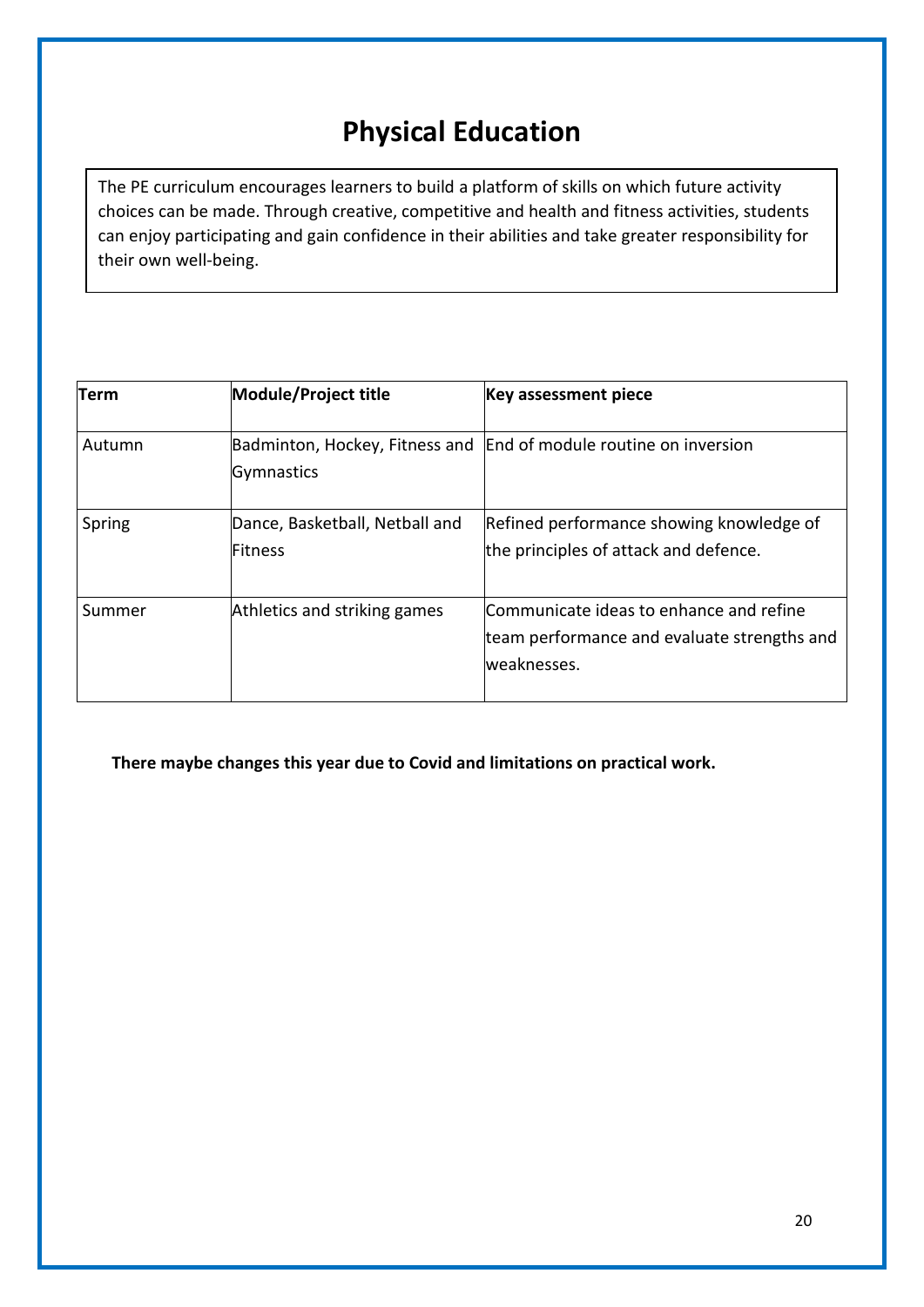### **Religious Education**

RE will help you develop important skills for life and learning. In RE this year you'll get the chance to follow in the footsteps of some of the greatest thinkers who have ever lived and to explore some of the most important questions that have ever been asked. What is Hinduism? What kind of person should I be? How do actions have consequences? You'll discover how answers to these questions have affected the lives of people across the world from thousands of years ago to the present day.

| Term   | <b>Module</b>                | <b>Key Task</b>                        |
|--------|------------------------------|----------------------------------------|
| Autumn | Hinduism                     | Task 1: What ideas and inventions have |
|        |                              | changed the world?                     |
| Spring | Stereotyping, discrimination | Task 2: What can be done differently?  |
|        | and prejudice                |                                        |
| Summer | <b>Buddhism</b>              | Task 3: Have we benefitted from the    |
|        |                              | industrial revolution?                 |